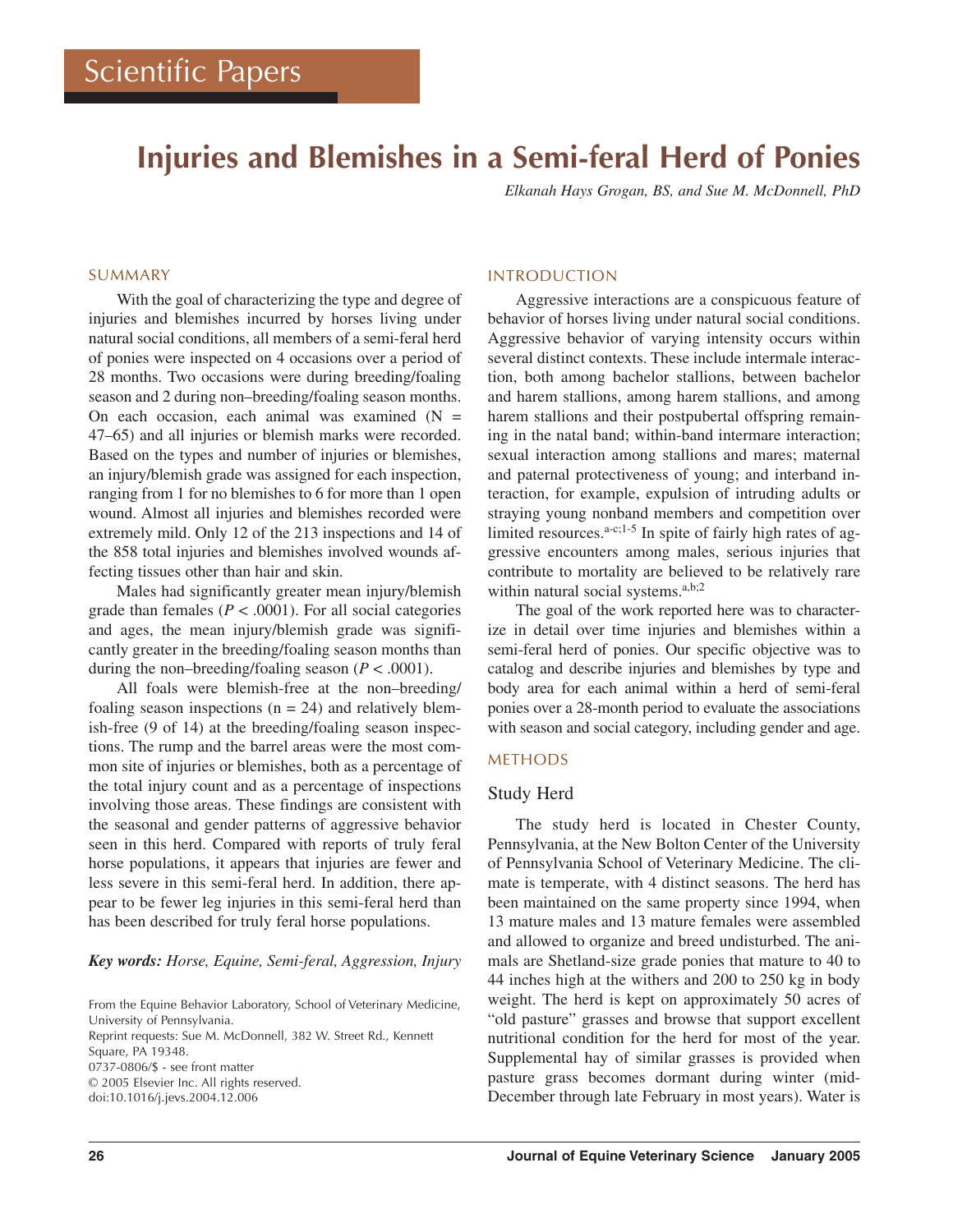available in wetlands, streams, and a pond. Trace mineral and salt licks are provided. To maintain herd size to between 50 to 70 animals, 1 or 2 harem families are removed from the herd approximately every 2 years. During this study, herd size ranged from 47 to 65 individuals, with 6 to 9 harem bands and typically 1 bachelor band and 1 to 2 solitary bachelors.

# Injury/Blemish Inspections

Inspections were conducted in May 2001 ( $n = 47$ ), October 2001 ( $n = 53$ ), June 2002 ( $n = 48$ ), and October  $2003$  (n = 65). A total of 79 individual animals were present for 1 or more inspections. Of these, 12 had been with the herd since the initial assemblage in 1994, and the remaining 67 had been born into the herd. Thirty-five animals were present for all 4 inspections. The remaining 44 represented foals born into the herd after May 2001 ( $n = 33$ ) and animals removed during the period of study ( $n = 14$ ). Of these, 3 were present in the herd for 3 inspections, 23 for 2 inspections, and 18 for 1 inspection. The May and June inspections represented breeding/foaling season months. The October inspections were considered representative of non–breeding/foaling season months. In this herd, daily observations indicate that aggressive interactions involving injury or blemish diminish to almost none during winter months, and typically no new injury marks are observed. Therefore, systematic inspections were not done during winter.

At each inspection, each animal was systematically examined. Each injury mark or blemish was recorded on a body sketch, noting the location as shown in Figure 1, the type (eg, hair loss, skin nick or scuff, open wound, swelling), and the expected or known cause of the injury or blemish (eg, kick, nip, bite), if apparent.

# Herd Social Organization and Behavior

As a part of general management and ongoing research, this herd has been observed at least twice daily. Records are maintained on group membership and changes, any observed reproductive behavior, and significant social events, such as bachelor harassment or stealing of a harem mare, that typically involve sexual and aggressive encounters. These records were used to obtain ages and social categories at each inspection, assist in interpretation of observed blemishes and injuries, and retrieve any records of wintertime observed injuries.

# Data Summary and Statistics

For each inspection, a blemish/injury grade was assigned based on number and type of injuries observed in any body area. Grade 1 indicated no blemishes. Grade 2 indicated 1 to 2 minor blemishes involving hair only (missing hair with no observable skin or tissue lesion). Grade 3 indi-



**Figure 1.** Body area designations for recording injuries and blemishes.

cated 3 or more minor blemishes. Grade 4 indicated 1 or more superficial skin lesions with no observable lesions to the underlying tissues with or without additional grade 2 or 3 blemishes. Grade 5 indicated the presence of a single open wound involving subcutaneous tissues with or without other blemishes. Grade 6 indicated 2 or more open wounds with or without other blemishes. Dependent *t* tests, independent *t* tests, and Fisher exact tests were used to evaluate differences in grade due to sex, social category, and season and differences in numbers of injuries and blemishes among body areas. Simple Pearson correlation was used to evaluate the association of injury/blemish grade with age.

# RESULTS

All injuries and blemishes found during these inspections were minor. The majority involved missing hair or skin scrapes and scuffs, most likely from glancing contact of hooves or teeth rather than frank bite or kick wounds. Most were too small to judge the mode of injury. Of 213 inspections, 12 included 1 ( $n = 10$ ) or more ( $n =$ 2) open wounds involving tissues beneath the hair and skin. Similarly, none of these open wounds were of size or shape sufficient to judge the mode of injury. With the exception of 2 instances of stallions with lacerations of the nares that healed as fingerlike protuberances, all recorded injuries and blemishes were no longer grossly visible after the subsequent seasonal hair coat change.

Table 1 summarizes the injury/blemish grades by social category, including gender and age for breeding/foaling season and non–breeding/foaling season inspections.

# Gender and Social Category

Over all social categories and in both seasons, the mean injury/blemish grade for males was significantly greater than for females ( $P < .0001$ ). Among adult males, the assistant harem stallions  $(n = 3$  inspections) had the highest mean injury/blemish grade in both seasons.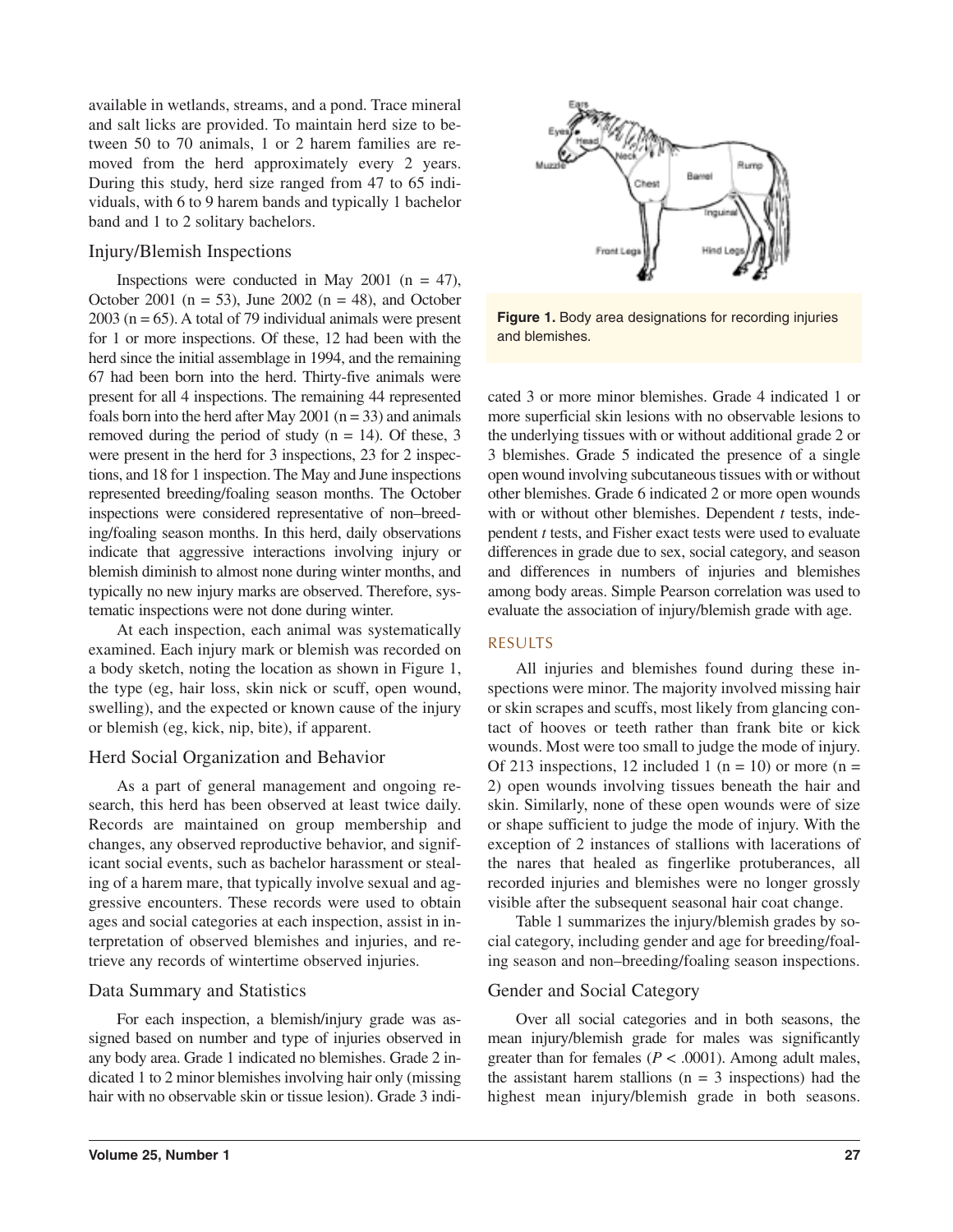#### Summary of injury and blemish grade by social category, sex, and age groups and by season **Table 1**

|                                                 | Injury/blemish grade                          |                |            |                |                                            |                         |            |                |                |                |            |              |
|-------------------------------------------------|-----------------------------------------------|----------------|------------|----------------|--------------------------------------------|-------------------------|------------|----------------|----------------|----------------|------------|--------------|
|                                                 | <b>Breeding/foaling</b><br>season inspections |                |            |                | Non-breeding/foaling<br>season inspections |                         |            |                | <b>Overall</b> |                |            |              |
|                                                 | range                                         | mean           | <b>SEM</b> | $\overline{n}$ | range                                      | mean                    | <b>SEM</b> | $\mathsf{n}$   | range          | mean           | <b>SEM</b> | $\mathsf{n}$ |
| <b>Harem stallion</b>                           | $2 - 6$                                       | 4.1            | 0.66       | 13             | $1-5$                                      | 4.1                     | 0.36       | 14             | $1-6$          | 3.2            | 0.27       | 27           |
| Newly deposed harem stallion                    |                                               |                |            |                | 5                                          | 5                       |            |                | 5              | 5              |            |              |
| Assistant harem stallion <sup>A</sup>           | $4 - 5$                                       | 4.3            | 0.33       | 3              | $4 - 5$                                    | 4.3                     | 0.33       | 3              | $4 - 5$        | 4.3            | 0.21       | 6            |
| <b>Bachelor stallion</b>                        | $2 - 5$                                       | 3.7            | 0.34       | 11             | $1 - 5$                                    | 2.8                     | 0.30       | 14             | $1 - 5$        | 3.2            | 0.22       | 25           |
| Young transitional male <sup>B</sup>            | $\overline{4}$                                | $\overline{4}$ |            | 3              | 1                                          | 1                       |            | $\overline{2}$ | $1 - 4$        | 2.8            | 0.73       | 5            |
| 1-3-yr-old male still in natal band             | $1 - 5$                                       | 2.9            | 0.29       | 14             | $1 - 2$                                    | 1.9                     | 0.27       | 17             | $1 - 5$        | 2.3            | 0.21       | 31           |
| Male foal                                       | $1 - 4$                                       | 1.2            | 0.50       | 6              | 1                                          | $\overline{\mathbf{1}}$ |            | 12             | $1 - 4$        | 1.2            | 0.17       | 18           |
| Overall male                                    | $1-6$                                         | 3.4            | 0.18       | 50             | $1 - 5$                                    | 2.2                     | 0.17       | 64             | $1-6$          | 2.7            | 0.13       | 114          |
| Harem mare                                      | $1-6$                                         | 2.6            | 0.26       | 25             | $1 - 3$                                    | 1.2                     | 0.10       | 23             | $1-6$          | 1.9            | 0.18       | 48           |
| Newly confiscated harem mare <sup>C</sup>       | $1 - 3$                                       | 2.0            | 1.00       | $\overline{2}$ | $2 - 3$                                    | 2.5                     | 0.29       | $\overline{4}$ | $1 - 3$        | 2.3            | 0.82       | 6            |
| Yearling female on breeding rounds <sup>D</sup> | $\overline{4}$                                | $\overline{4}$ |            |                |                                            |                         |            |                | $\overline{4}$ | $\overline{4}$ |            |              |
| Young transitional female <sup>B</sup>          | 3                                             | 3.0            |            | $\overline{2}$ | $1 - 3$                                    | 1.8                     | 0.48       | $\overline{4}$ | $1 - 3$        | 2.2            | 0.40       | 6            |
| 1-3-yr-old female still in natal band           | $1 - 3$                                       | 2.1            | 0.23       | 8              | $1 - 2$                                    | 1.2                     | 0.12       | 11             | $1 - 3$        | 1.6            | 0.16       | 19           |
| Female foal                                     | $1 - 4$                                       | 1.5            | 0.19       | 8              |                                            |                         |            | 12             | $1 - 2$        | 1.2            | 0.09       | 20           |
| All foals                                       | $1 - 2$                                       | 1.5            | 0.23       | 14             |                                            |                         |            | 24             | $1 - 4$        | 1.2            | 0.10       | 38           |
| <b>Overall female</b>                           | $1-6$                                         | 2.4            | 0.17       | 46             | $1 - 3$                                    | 1.3                     | 0.08       | 53             | $1-6$          | 1.8            | 0.10       | 99           |
| <b>Overall herd</b>                             | $1-6$                                         | 2.9            | 0.13       | 96             | $1-5$                                      | 1.8                     | 0.11       | 116            | $1-6$          | 2.3            | 0.09       | 213          |

 $^{\prime}$ An assistant harem stallion is a mature stallion allied with a harem stallion, as described by Berger<sup>2</sup> and Stevens.<sup>d</sup> The assistant rarely contacts harem mares *but lingers nearby and shares the defense of the band. One of the 2 stallion alliances had been in place for 6 years, forming after the main harem stallion had established and held his harem for 2 years. The second alliance formed during the course of this study. A 3-year-old stallion formed a new harem with 1 mature mare. A same-age bachelor band companion followed, eventually becoming an assistant harem stallion.*

*BMale or female in the process of leaving the natal band,8 in this case ranging in age from 1 to 3 years of age. The process typically involves moving from their natal band to temporary gangs on an hourly to weekly or even monthly basis, until they leave permanently.*

*CNewly confiscated harem mare. The acquisition process typically includes intense intermale aggressive interaction and harassment of the mare.*

*DIn this herd, fillies begin ovarian cycling between 10 and 14 months of age. When in estrus, they typically come and go from their natal band several times per* day on "rounds" of visits to 1 or more bachelor bands, transitional gangs of young males, or harem stallions for multiple copulatory interactions. Most fillies con*ceive on their first observed estrus and remain in their natal band for that pregnancy.*

Ranking second were the harem stallions during the breeding/foaling season, followed by the transitional males during the breeding/foaling season, then bachelors during both seasons, and then harem stallions during the non–breeding/foaling season. Of the 12 out of 213 inspections that included 1 or more open wounds involving subtissues, 11 of these were adult males and 1 was an adult female.

Among females, the 1 yearling female on breeding rounds and the 6 young transitional females, combined as 1 group ( $n = 7$ ), had higher mean injury/blemish grades than harem mares, longtime resident or newly confiscated  $(P < .01)$ .

# Season

Over all animals, and for each social category, mean injury/blemish grade was significantly greater in the breeding/foaling season than in the non–breeding/foaling season  $(P < .0001)$ . During the 2 October inspections, 72 of 118 (61%) inspections were blemish-free; only 11 of the 118 (6%) inspections had a grade of 4 or greater. During the May and June inspections, only 18 of 95 (19%) inspections

were blemish-free; 37 of 95 (39%) had a grade of 4 or higher. These proportions are highly significantly different (Fisher exact,  $P < .0001$ ). For 8 harem stallions that were present for at least 1 inspection in each season, mean blemish/injury grade was significantly greater during the breeding/foaling season inspections (dependent *t* test, 7 *df, P* < 0.05). Of the total of 12 of 213 inspections that included 1 or 2 open wounds, 7 of these were in breeding/foaling season and 5 in non–breeding season months.

# Age

All foals were blemish-free for both non–breeding/ foaling season inspections (total of 24 inspections). For the breeding/foaling season inspections, 9 of 14 inspections were blemish-free. For both adult males and adults females, mean blemish/injury grade was not associated with age  $(P > .05)$ .

# Body Area Affected

Table 2 summarizes the percentage of injuries and blemishes by area of the body and the percentage of in-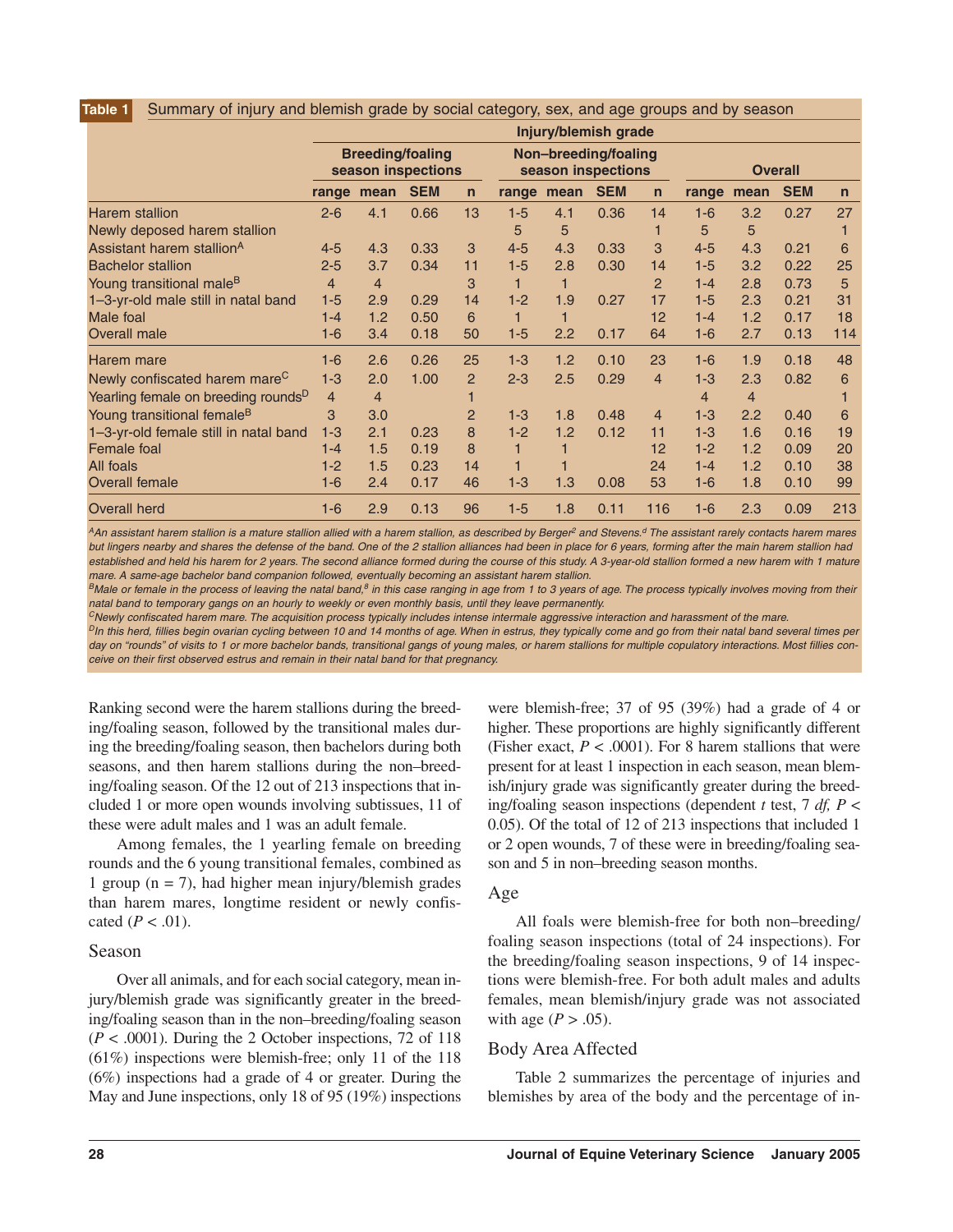| Injuries and blemishes by body area<br>Table 2 |                                                                                                     |                                                                 |  |  |  |  |  |
|------------------------------------------------|-----------------------------------------------------------------------------------------------------|-----------------------------------------------------------------|--|--|--|--|--|
|                                                | <b>Body Area Percent</b><br>(rounded to whole<br>numbers) of total 858<br><b>Injuries/blemishes</b> | <b>Percent of 213</b><br>inspections with<br>body area affected |  |  |  |  |  |
| Rump                                           | 39                                                                                                  | 42                                                              |  |  |  |  |  |
| <b>Barrel</b>                                  | 32                                                                                                  | 37                                                              |  |  |  |  |  |
| <b>Neck</b>                                    | $\overline{7}$                                                                                      | 15                                                              |  |  |  |  |  |
| <b>Chest</b>                                   | $\overline{7}$                                                                                      | 15                                                              |  |  |  |  |  |
| Head                                           | 6                                                                                                   | 16                                                              |  |  |  |  |  |
| <b>Hind legs</b>                               | 4                                                                                                   | 9                                                               |  |  |  |  |  |
| <b>Muzzle</b>                                  | 3                                                                                                   | 9                                                               |  |  |  |  |  |
| <b>Front legs</b>                              |                                                                                                     | $\overline{4}$                                                  |  |  |  |  |  |
| Ears                                           | 1                                                                                                   | 2                                                               |  |  |  |  |  |
| <b>Eves</b>                                    | ا>                                                                                                  | <1                                                              |  |  |  |  |  |
| Inquinal                                       | 0                                                                                                   | 0                                                               |  |  |  |  |  |

spections that included 1 or more injuries or blemishes in each body area. The rump and barrel areas had the highest percentages of total blemish counts (39% and 32%, respectively) and the highest percentage of inspections with 1 or more injuries or blemishes (42% and 37%). The neck, chest, and head had intermediate counts, with the legs, ears, eyes, and inguinal area having the fewest injuries and blemishes. The front legs had fewer injuries and blemishes than the hind legs.

# DISCUSSION

The patterns of injuries and blemishes among social categories and across season found in this study are consistent with levels of aggression in this herd observed and recorded in daily herd health records. The finding of primarily superficial hair and skin scuffs is also consistent with daily observations. Over a period of 10 years with an average of 60 animals in the herd at any time (approximately 600 animal years), 9 instances of injury serious enough to warrant veterinary consultation were observed (minimum twice daily individual animal observation). These included 3 eye injuries, 1 bite abscess on the neck, 1 wire puncture of a foot, 1 vulvovestibular laceration, 1 pelvic fracture (2-year-old foaling mare), and 2 joint dislocations (1 stallion and 1 aged mare). One stallion was found dead, with evidence of falling while fighting with other stallions during icy conditions. Except for the dislocations and pelvic fracture, injuries resolved uneventfully with conservative or no treatment. One of the dislocations (stallion) and the bite wound occurred during a period of extended intermale fighting during the spring breeding and foaling season and were judged to be related to social interaction. The remaining 7 injuries were judged to be unrelated to social interaction.

Methodologic differences preclude direct comparisons of our data with published quantitative information on truly feral horses. Nonetheless, some summary data available in the literature are interesting for general comparison. Feist's 6-month (May to November) study of Pryor Mountain feral horses included a population of 270 animals, with 78 mature males and 79 mature females. Thirty-five deaths were noted. Fourteen of these were mature males, and 14 were mature females. The remaining 7 were young animals of undetermined sex. For 3 of the 14 deaths of mature males, complications of injury from aggressive interaction were considered contributing factors. Specific injuries were jaw fractures in 2 horses and skull fracture in the third horse, all consistent with kick injuries. For the mature female deaths, none had signs of injury consistent with aggressive interactions.<sup>a</sup>

In a 5-year study of an isolated herd of feral horses (N  $= 58-149$ ) in Nevada, Berger<sup>2</sup> observed that "96% of adult males in any given year" had bite wounds. In 98 total mature males, 4 years and older, seen over the 5 years, 21% had open sores and 13% had leg injuries. In his long-term study of Assateague ponies, Keiper<sup>1</sup> found that young males and some females in transition from their natal band incurred bite wounds that became infected and led to their death. In this semi-feral herd, open bite wounds are extremely rare and relatively minor compared with descriptions of truly feral horses. Across the 4 inspections in this study, none of the few wounds involving underlying tissues could be judged as to the mode of injury. In our semi-feral herd, young males in transition from their natal band had relatively higher frequency of blemishes, but no open wounds.

In Welsh's<sup>b</sup> observation of the Sable Island horses, several skulls of mature males with well-healed fractures were found. This was evidence that fracture injuries presumably from aggressive interactions were not necessarily fatal. In our herd, we have no indication that animals are incurring and recovering from fractures. This includes no observed lameness or other clinical sign of fracture and postmortem examination of some individuals after leaving this herd.

For truly feral herds, then, it appears that the frequency and severity of injury are greater than observed in our semiferal herd. A percentage of deaths related to injuries from aggressive interactions, though small, has been consistently reported for truly feral populations. In our semi-feral herd, no deaths related to injury occurred over the course of this study. Over the 10-year history of the herd, injury-related deaths included one assistant harem stallion found dead with spinal trauma with evidence of slip on ice near fence, one harem mare euthanized due to pelvic fracture, and one harem mare euthanized due to front limb dislocation. Truly feral herds may have greater pressure for resources within